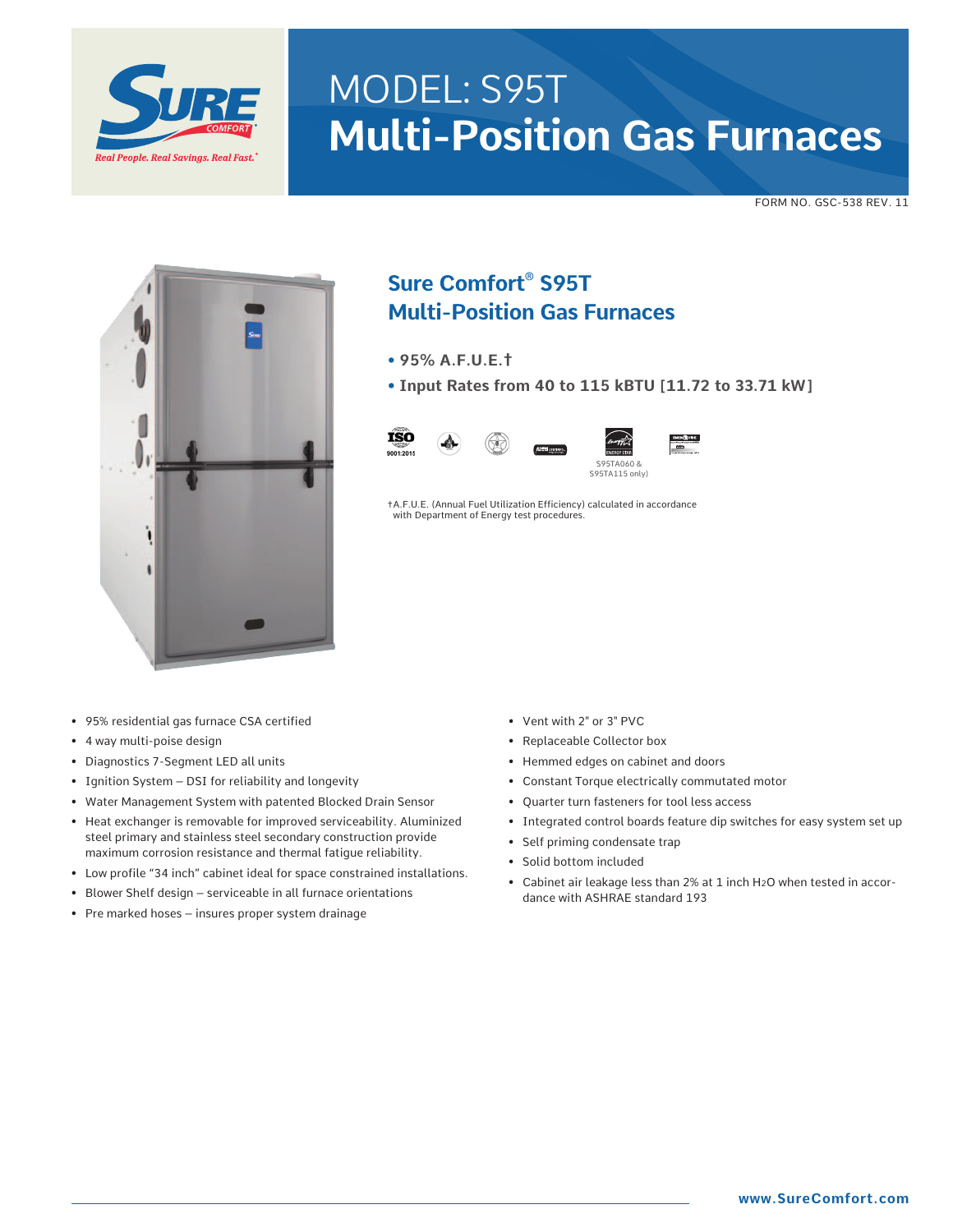# **Table of Contents**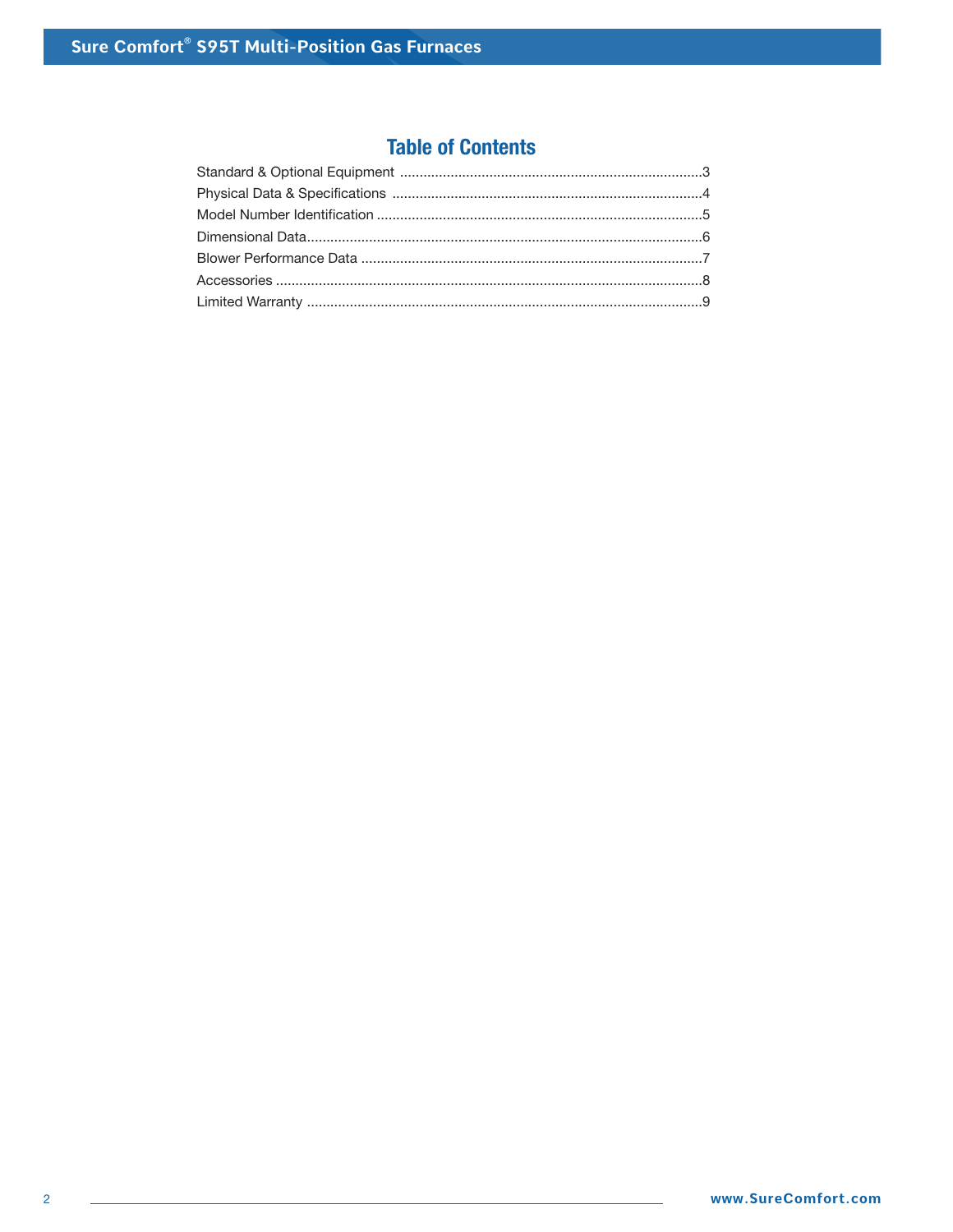

# **STANDARD EQUIPMENT**

Completely assembled and wired; blocked drain sensor, 7 segment LED and marked hoses; heat exchanger; primary: aluminized steel, secondary: 29-4C stainless steel; solid bottom; induced draft; pressure switches; redundant main gas control; blower compartment door safety switch; solid state time on/off blower control; limit controls; manual shut-off valve; 100% safety lock out; cool fan off delay; field selectable heat fan off delay; one hour automatic retry; power and selftest diagnostics; flame sense current diagnostics; electronic air cleaner connections; twinning (built-in) features; humidifier connections; humidifier on/off delay; low speed continuous fan option; single speed option for heating and cooling applications; transformer; direct drive, multi-speed Constant Torque electrically commutated motor. (Please note: a thermostat is not included as standard equipment.)

# **OPTIONAL EQUIPMENT**

Side and bottom filter racks; return air cabinet for all sizes.

NOTE: Furnace is not listed for use with fuels other than natural or L.P. (propane) gas.

All models can be converted by a qualified distributor or local service dealer to use L.P. (propane) gas without changing burners. Factory approved kits must be used to convert from natural to L.P. (propane) gas and may be ordered as optional accessories from a parts distributor.

For L.P. (propane) operation, refer to Conversion Kit Index Form.

# **WARNING** THIS FURNACE IS NOT APPROVED OR RECOMMENDED FOR USE IN MOBILE HOMES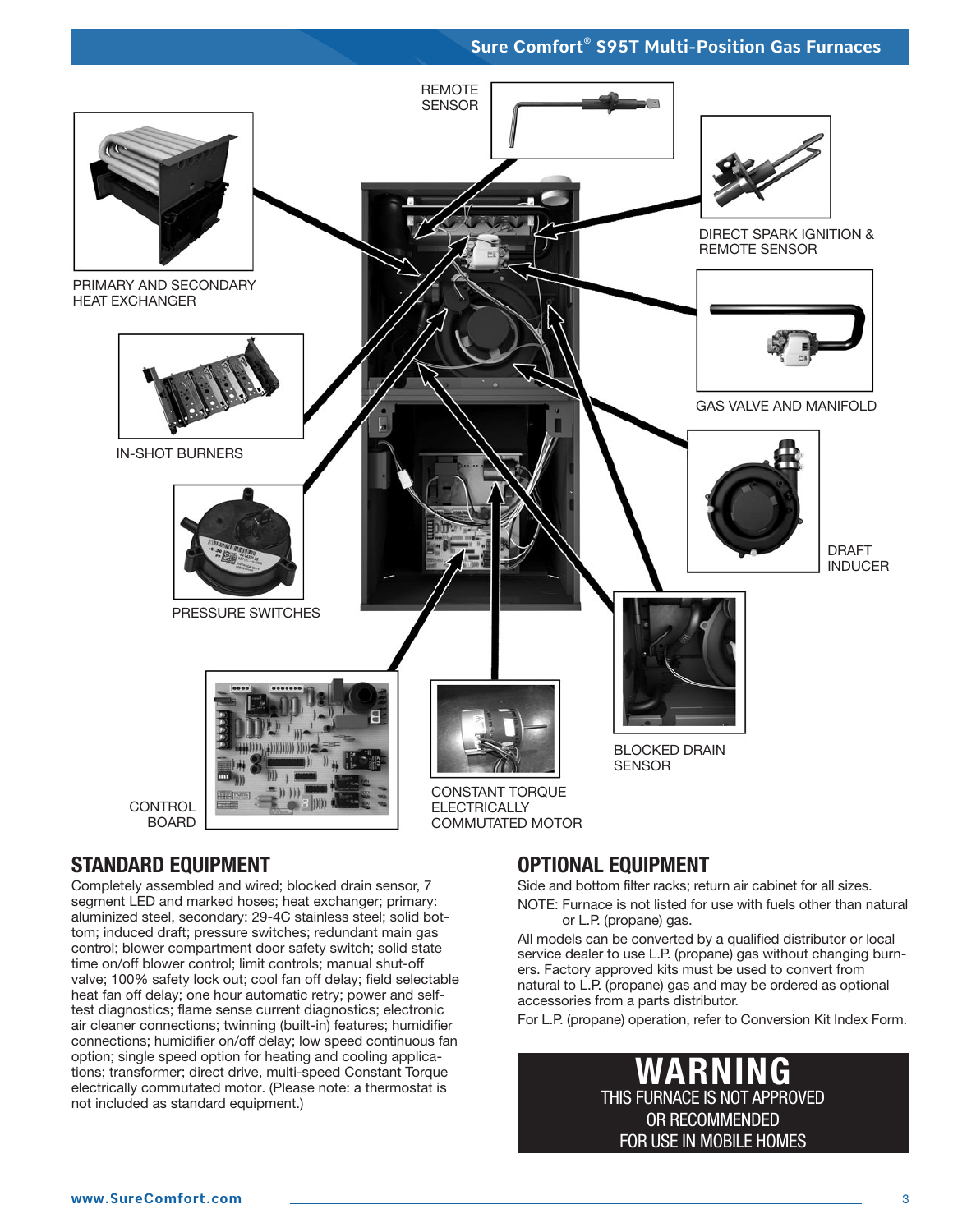#### **Physical Data and Specifications—Upflow Models U.S. and Canadian Models**

| <b>MODEL NUMBERS</b>                                          | $S95T(-)$<br>0401317MSA                         | $S95T(-)$<br>0601317MSA                       | $S95T(-)$<br>0701317MSA                         | $S95T(-)$<br>0701521MSA                     | $S95T(-)$<br>0851521MSA                     | $S95T(-)$<br>1001521MSA                       | $S95T(-)$<br>1151524MSA                       |
|---------------------------------------------------------------|-------------------------------------------------|-----------------------------------------------|-------------------------------------------------|---------------------------------------------|---------------------------------------------|-----------------------------------------------|-----------------------------------------------|
| HIGH FIRE INPUT BTU/HR [kW] $\odot$                           | 42,000 [12.30]                                  | 56,000 [16.41]                                | 70,000 [20.51]                                  | 70,000 [20.51]                              | 84,000 [24.61]                              | 98,000 [28.72]                                | 112,000 [32.82]                               |
| HEATING CAPACITY BTU/HR [kW]                                  | 39,900 [11.69]                                  | 53,200 [15.59]                                | 66,500 [19.49]                                  | 66,500 [19.49]                              | 79,800 [23.39]                              | 93,100 [27.28]                                | 106,400 [31.18]                               |
| HIGH ALTITUDE OUTPUT<br>10% DERATE [kW] 2                     | 35,910 [10.52]                                  | 47,880 [14.03]                                | 59,850 [17.54]                                  | 59,850 [17.54]                              | 71,820 [21.05]                              | 83,790 [24.56]                                | 95,760 [28.06]                                |
| BLOWER (D x W)<br>[mm]                                        | $11 \times 7$<br>$[279 \times 178]$             | $11 \times 8$<br>$[279 \times 203]$           | $11 \times 8$<br>$[279 \times 203]$             | $11 \times 10$<br>$[279 \times 254]$        | $11 \times 10$<br>$[279 \times 254]$        | $11 \times 10$<br>$[279 \times 254]$          | $11 \times 11$<br>$[279 \times 279]$          |
| MOTOR H.P. [W]-<br><b>TYPE</b>                                | $1/2$ [373]-5-<br>Constant<br><b>Torque ECM</b> | 1/2 [373]-5-<br>Constant<br><b>Torque ECM</b> | $1/2$ [373]-5-<br>Constant<br><b>Torque ECM</b> | 1 [746]-5-<br>Constant<br><b>Torque ECM</b> | 1 [746]-5-<br>Constant<br><b>Torque ECM</b> | $1 [746]-5-$<br>Constant<br><b>Torque ECM</b> | $1$ [746]-5-<br>Constant<br><b>Torque ECM</b> |
| MIN. CIRCUIT AMPACITY                                         | 8.00                                            | 10.00                                         | 10.00                                           | 12.00                                       | 13.00                                       | 15.00                                         | 14.00                                         |
| MIN. OVERLOAD<br>PROTECTION DEVICE                            | 15.00                                           | 15.00                                         | 15.00                                           | 15.00                                       | 20.00                                       | 20.00                                         | 20.00                                         |
| MAX. OVERLOAD<br>PROTECTION DEVICE                            | 15.00                                           | 15.00                                         | 15.00                                           | 20.00                                       | 20.00                                       | 20.00                                         | 20.00                                         |
| MOTOR FULL LOAD AMPS                                          | 4.0                                             | 6.8                                           | 6.8                                             | 10.6                                        | 8.3                                         | 8.3                                           | 8.3                                           |
| <b>HEATING SPEED</b>                                          | MED-LOW                                         | MED-LOW                                       | <b>MEDIUM</b>                                   | MED-LOW                                     | <b>MEDIUM</b>                               | <b>MEDIUM</b>                                 | <b>MEDIUM</b>                                 |
| COOLING SPEED                                                 | <b>HIGH</b>                                     | <b>HIGH</b>                                   | <b>HIGH</b>                                     | <b>HIGH</b>                                 | <b>HIGH</b>                                 | <b>HIGH</b>                                   | <b>HIGH</b>                                   |
| MINIMUM EXT. STATIC PRESSURE<br>(IN. W.C.) [kPa]              | $.18$ [.045]                                    | .20 [.050]                                    | .23 [.057]                                      | $.23$ [.057]                                | $.28$ [.070]                                | .28 [.070]                                    | $.28$ [.070]                                  |
| <b>MAXIMUM EXT. STATIC PRESSURE</b><br>(IN. W.C.) [kPa]       | $.9$ [0.224]                                    | $.9$ [0.224]                                  | $.9$ [0.224]                                    | $.9$ [0.224]                                | $.9$ [0.224]                                | $.9$ [0.224]                                  | $.9$ [0.224]                                  |
| HEATING CFM @ .2" [.049 kPa]<br>W.C. E.S.P. [L/s]             | 982 [463]                                       | 913 [431]                                     | 1113 [525]                                      | 1351 [638]                                  | 1574 [743]                                  | 1651 [779]                                    | 1524 [719]                                    |
| COOLING CFM @ .5" [.124 kPa]<br>W.C. E.S.P. $[L/s]$           | 1239 [585]                                      | 1227 [579]                                    | 1198 [565]                                      | 1750 [826]                                  | 1833 [865]                                  | 1975 [932]                                    | 1748 [825]                                    |
| <b>TEMPERATURE RISE-HIGH FIRE</b><br>RANGE IN DEGREES °F [°C] | $25 - 55$<br>$[14 - 31]$                        | $35 - 65$<br>$[19 - 36]$                      | $40 - 70$<br>$[22 - 39]$                        | $30 - 60$<br>$[17 - 33]$                    | $35 - 65$<br>$[19 - 36]$                    | $35 - 65$<br>$[19 - 36]$                      | $45 - 75$<br>$[25 - 42]$                      |
| APPROX. SHIPPING WEIGHT<br>$(LBS.)$ [kg]                      | 123.5 [56]                                      | 128 [58]                                      | 132 [60]                                        | 139 [63]                                    | 147.5 [67]                                  | 152 [69]                                      | 165 [75]                                      |
| AFUE <sup>3</sup>                                             | 95.00%                                          | 95.00%                                        | 95.00%                                          | 95.00%                                      | 95.00%                                      | 95.00%                                        | 95.00%                                        |

NOTES: All models are 115V, 60HZ, 1 phase Gas connection size for all models is 1/2" [13 mm] N.P.T.

➀ Installation instructions for high altitude derate.

➁ Canadian installations only.

 ➂ In accordance with D.O.E. test procedures. \*S=Standard Models

NOTE: Standard model complies with California low NOx requirements.

This furnace does not meet air district requirements of 14 ng/J NOx emissions limit, and thus is subject to a mitigation fee of up to \$450. This furnace is not eligible for the Clean Air Furnace Rebate Program: www.CleanAirFurnaceRebate.com.

This furnace is to be installed for propane firing only in air districts requiring 14 ng/J NOx emission limits. Operating in natural gas mode is in violation of these Rules.

#### **[ ] Designates Metric Conversions**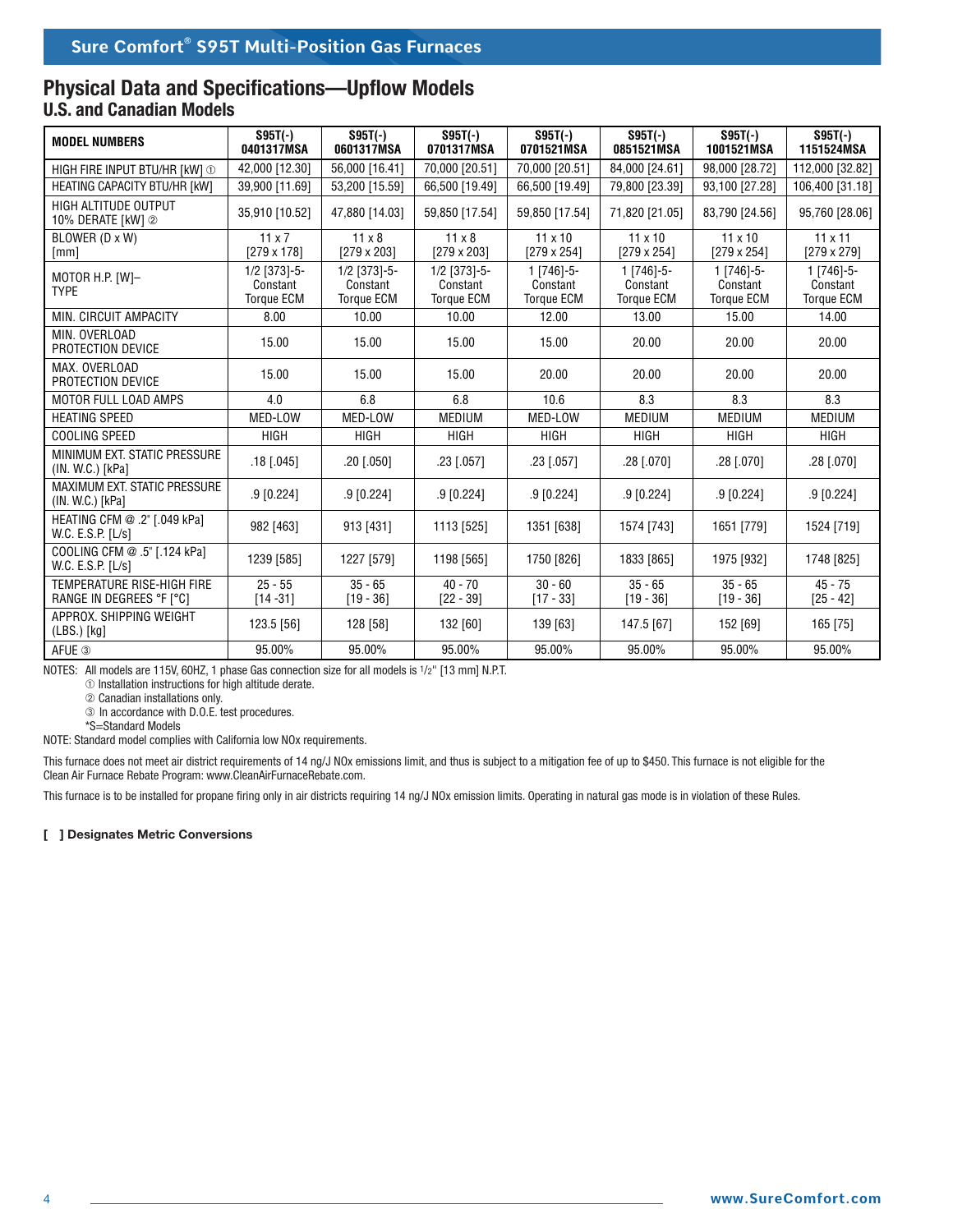# **Model Number Identification**

|                 | 95                         |                   | A                                                                     | 040                                                                                                                                                                                                           |                | 3                                               | 17                                                                    | M                                                      | s | A                                                      |
|-----------------|----------------------------|-------------------|-----------------------------------------------------------------------|---------------------------------------------------------------------------------------------------------------------------------------------------------------------------------------------------------------|----------------|-------------------------------------------------|-----------------------------------------------------------------------|--------------------------------------------------------|---|--------------------------------------------------------|
| Sure<br>Comfort | Series<br>95%<br>Efficient | Motor -<br>Toraue | <b>Design Series</b><br>Constant $A = 1st$ Design<br>$C = 3rd$ Desian | Input<br>BTU/HR<br>$B = 2nd$ Design $040 = 42,000$ [12.31 kW]<br>$060 = 56,000$ [16.41 kW]<br>$070 = 70,000$ [20.51 kW]<br>$085 = 84,000$ [24.62 kW]<br>$100 = 98,000$ [28.72 kW]<br>115 = 112.000 [32.82 kW] | Stage - Single | Airflow<br>3 - Up to 3 Tons<br>5 - Up to 5 Tons | <b>Cabinet Width</b><br>$17 = 17.5$ "<br>$21 = 21.0$<br>$24 = 24.5$ " | Configuration $-S =$ Standard<br><b>Multi-Position</b> |   | Revision -<br>Marketing<br>(A - First Time<br>Release) |

**[ ] Designates Metric Conversions**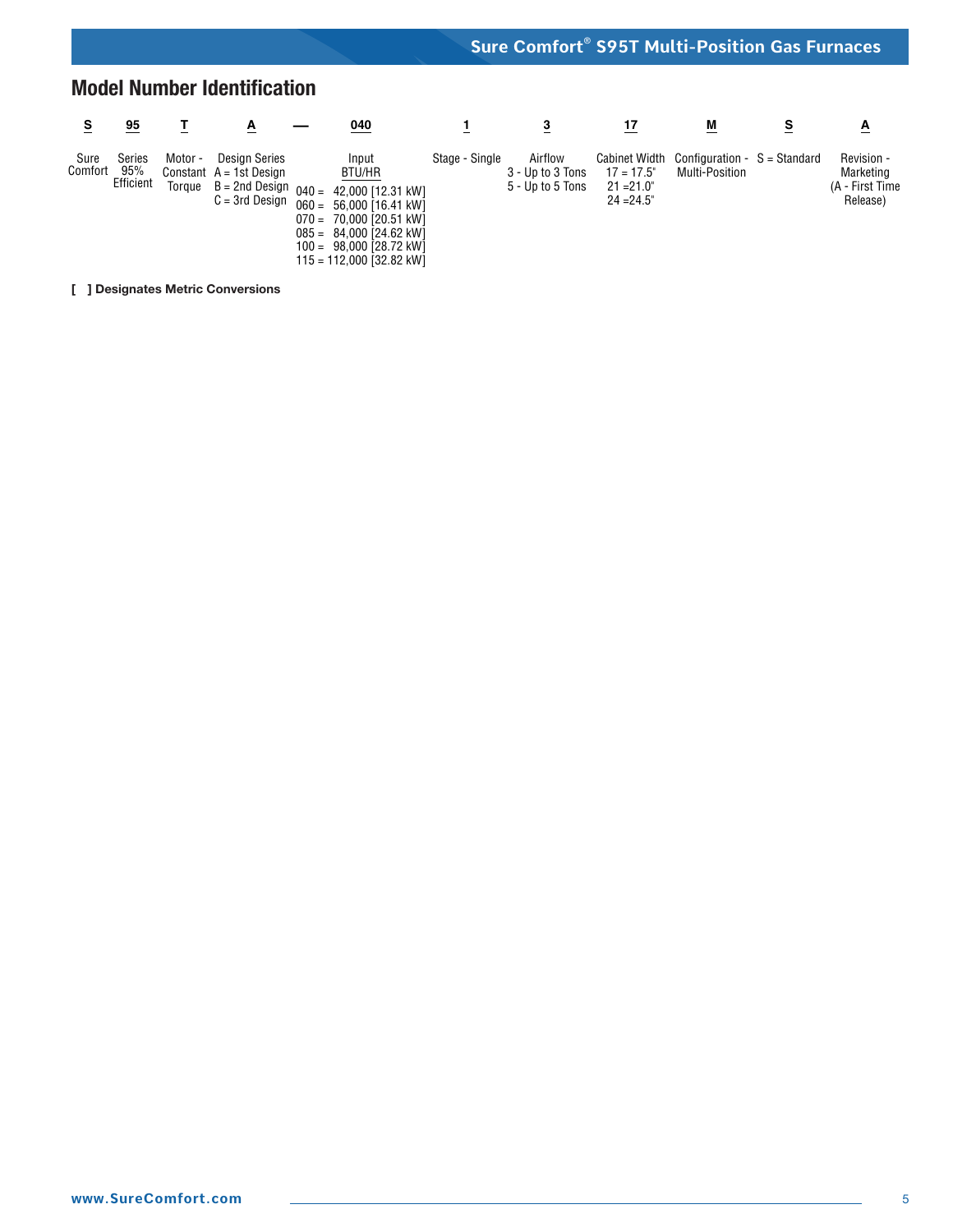

**RIGHT SIDE** 

**LEFT SIDE** 

#### **UNIT DIMENSIONS (CLEARANCE TO COMBUSTIBLES)**

| <b>MODEL</b> | <b>LEFT</b> |                             |             | MINIMUM CLEARANCE (IN.) [mm] |              |             | <b>SHIP</b> |             | <b>FLANGE DIMENSIONS</b> |               |
|--------------|-------------|-----------------------------|-------------|------------------------------|--------------|-------------|-------------|-------------|--------------------------|---------------|
| <b>S95T</b>  | <b>SIDE</b> | <b>RIGHT</b><br><b>SIDE</b> | <b>BACK</b> | T <sub>0</sub> P             | <b>FRONT</b> | <b>VENT</b> | WGTS.       |             | B                        | C             |
| 040          |             |                             | U           | [25]                         | 2[51]        |             | 123.5 [56]  | 171/2 [445] | 1617/64 [413]            | 1613/64 [412] |
| 060          |             |                             | 0           | [25]                         | 2[51]        |             | 128<br>[58] | 171/2 [445] | 1617/64 [413]            | 1613/64 [412] |
| 070          |             |                             |             | [25]                         | 2[51]        |             | 132<br>[60] | 171/2 [445] | 1617/64 [413]            | 1613/64 [412] |
| 070 (wide)   |             |                             |             | [25]                         | 2[51]        |             | 147.5 [67]  | [533]<br>21 | 1949/64 [502]            | 1945/64 [500] |
| 085          |             |                             |             | [25]                         | 2[51]        |             | 147.5 [67]  | [533]<br>21 | 1949/64 [502]            | 1945/64 [500] |
| 100          |             |                             |             | [25]                         | 2[51]        |             | 152<br>[69] | [533]<br>21 | 1949/64 [502]            | 1945/64 [500] |
| 115          |             |                             |             | [25]                         | 2[51]        |             | [75]<br>165 | 241/2 [662] | 2317/64 [591]            | 2313/64 [589] |

\*A service clearance of at least 24" is recommended in front of all furnaces **[ ] Designates Metric Conversions** Supply and return depicted as upflow configuration. Flange configuration will vary depending on installation orientation.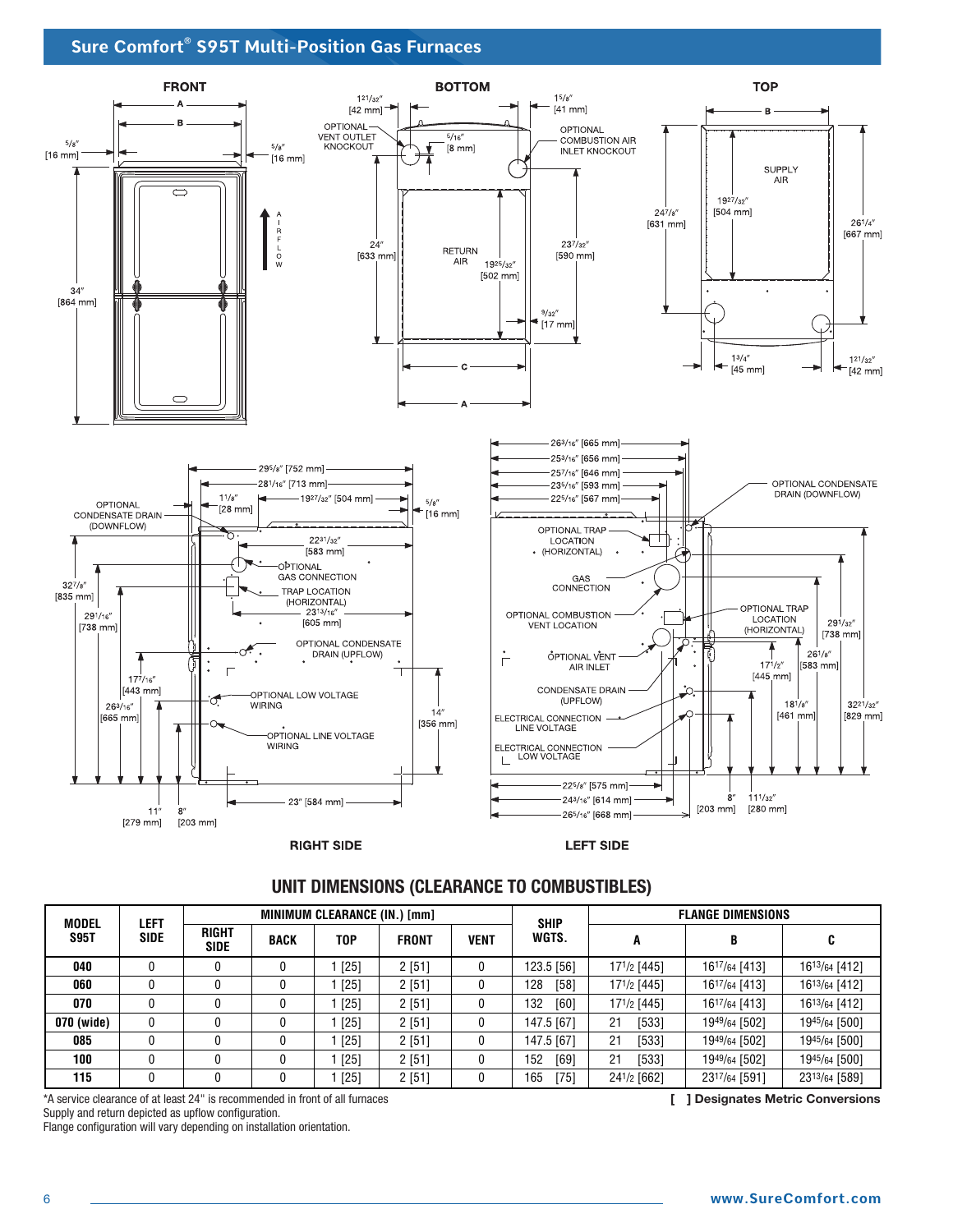| $1187$ [560]<br>1336 [630]<br>643 [303]<br>1271 [600]<br>1395 [658]<br>1018 [480]<br>1394 [658]<br>1765 [833]<br>1033 [488]<br>1553 [733]<br>[296]<br>1013 [478]<br>633 [299]<br>615 [290]<br>991 [468]<br>1239 [585]<br>1098.9 [519]<br>1408 [665]<br>1685 [795]<br>1047 [494]<br>1435 [677]<br>1752 [827]<br>$0.9$ $[.22]$<br>627<br>1311 [619]<br>1833 [865]<br>665 [314]<br>641 [303]<br>895 [422]<br>1247 [589]<br>1448 [683]<br>755 [356]<br>444 [210]<br>703 [332]<br>1134 [535]<br>365 [172]<br>1188 [561]<br>702 [331]<br>1475 [696]<br>680 [321]<br>1067 [503]<br>692 [326]<br>1075 [507]<br>1385 [654]<br>1457 [688]<br>677 [320]<br>1049 [495]<br>1306 [616]<br>$\overline{1132.7}$ [535]<br>912 [430]<br>709 [335]<br>1091 [515]<br>$1082$ [511]<br>1659 [783]<br>1456 [687]<br>1821 [860]<br>1817 [858]<br>482 [228]<br>960 [453]<br>$0.8$ [.19]<br>1309 [618]<br>1882 [888]<br>716 [338]<br>822 [388]<br>494 [233]<br>685 [323]<br>415 [196]<br>$\frac{1}{967}$ [456]<br>766 [362]<br>1134 [535]<br>1516 [715]<br>754 [356]<br>1383 [653]<br>1501 [708]<br>1509 [712]<br>1507 [711]<br>1000 [472]<br>951 [449]<br>1165 [550]<br>758 [358]<br>1129 [533]<br>1233 [582]<br>1128 [532]<br>754 [356]<br>1128 [532]<br>1447 [683]<br>1908 [900]<br>1131 [534]<br>1166 [550]<br>756 [357]<br>1903 [898]<br>1357 [640]<br>523 [247]<br>1752   827<br>756 [357]<br>0.7117<br>$1005$ [474]<br>1554 [733]<br>1555 [734]<br>1919 [906]<br>870 [411]<br>548 [259]<br>739 [349]<br>815 [385]<br>473 [223]<br>1269 [599]<br>846 [399]<br>1358 [641]<br>1203 [568]<br>1510 [713]<br>1203 [568]<br>780 [368]<br>1193 [563]<br>825 [389]<br>1174 [554]<br>1208 [570]<br>1550 [732]<br>825 [389]<br>1193 [563]<br>1940 [916]<br>825 [389]<br>1946 [918]<br>824 [389]<br>1043.7 [493]<br>1434 [677]<br>1415 [668]<br>1202.3 [567]<br>989 [467]<br>1794   847<br>1562 [737]<br>575 [271<br>$0.6$ [.15]<br>1963 [927]<br>833 [393]<br>508 [240]<br>1055 [498]<br>1476 [696]<br>920 [434]<br>796 [376]<br>860 [406]<br>1227 [579]<br>1400 [661]<br>899 [424]<br>1264 [596]<br>1558 [735]<br>1264 [596]<br>1609 [759]<br>594 [280]<br>1025 [484]<br>897 [423]<br>1209 [570]<br>1306 [617]<br>1590 [750]<br>1826   862<br>1591 [751]<br>891 [421]<br>1265 [597]<br>1618 [763]<br>658 [311]<br>1082.2 [511]<br>1239.2 [585]<br>906 [427]<br>1255 [592]<br>1975 [932]<br>904 [427]<br>1465 [691<br>1974 [931]<br>$0.5$ [.12]<br>2004 [946]<br>$\frac{1}{1093}$ [516]<br>710 [335]<br>881 [416]<br>962 [454]<br>668 [315]<br>903 [426]<br>1245 [588]<br>579 [273]<br>1342 [633]<br>$\sqrt{1300}$ [614]<br>1441 [680]<br>1624 [766]<br>1631 [770]<br>2009 [948]<br>1317 [621]<br>1606 [758]<br>1001 [473]<br>1327 [626]<br>1521 [718]<br>1658 [783]<br>1128.1 [532]<br>1276 [602]<br>1059 [500]<br>1239 [585]<br>968 [457]<br>1860   878<br>975 [460]<br>1315 [621]<br>1518 [717]<br>963 [454]<br>1661 [784]<br>2020 [953]<br>841 [397]<br>935 [441]<br>0.4 [.10]<br>2046 [966]<br>930 [439]<br>1008 [476]<br>720 [340]<br>885 [418]<br>642 [303]<br>1130 [533]<br>1044 [493]<br>1481 [699]<br>1660 [783]<br>1680 [793]<br>1652 [779]<br>1078 [509]<br>1395 [658]<br>931 [439]<br>1288 [608]<br>1281 [605]<br>$1062$ $[501]$<br>1376 [649]<br>1571 [741]<br>1035 [488]<br>1391 [657]<br>1707 [806]<br>2062 [973]<br>1697 [801]<br>1164.4 [550]<br>1313.1 [620]<br>1108 [523]<br>1380 [651]<br>1349 [637]<br>1895   894<br>2049 [967]<br>976 [461<br>1570 [741]<br>765 [361]<br>$0.3$ [.07]<br>2101 [992]<br>1055 [498]<br>1611 [760]<br>1751 [826]<br>982 [463]<br>1345.5 [635]<br>913 [431]<br>981 [463]<br>1327 [626]<br>701 [331]<br>1407 [664]<br>1532 [723]<br>1702 [803]<br>1934 [913]<br>1427 [673]<br>1438 [678]<br>1692 [799]<br>1451 [685]<br>766 [362]<br>$\frac{1027}{185}$<br>1180 [557]<br>1311 [619]<br>$1095$ $[517]$<br>1397 [659]<br>1128 [532]<br>1718 [811]<br>2082 [983]<br>1757 [829]<br>2102 [992]<br>$1153$ $[544]$<br>1142 [539]<br>$1126$ $[531]$<br>1625   767<br>820 [387<br>1209.1 [571<br>$0.2$ [.05]<br>[518]<br>[575]<br>[545]<br>[823]<br>[779]<br>[828]<br>$[703]$<br>[820]<br>[718]<br>[848]<br>[413]<br>[486]<br>[386]<br>[480]<br>[387]<br>[646]<br>[680]<br>[686]<br>[933]<br>[558]<br>[699]<br>$\frac{[997]}{[560]}$<br>[845]<br>[575]<br>2133 [1007]<br>[592]<br>[457]<br>[554]<br>[631]<br>[504]<br>$[747]$<br>2137 [1009]<br>[792]<br>[652]<br>0.11.02<br>1098<br>820<br>818<br>1253.6<br>1490<br>1029<br>1219<br>1155<br>1453<br>1754<br>1522<br>1798<br>874<br>1380.6<br>968<br>1018<br>1173<br>1338<br>1068<br>1368<br>1744<br>1976<br>2114<br>1738<br>1219<br>1679<br>1442<br>1582<br>1183<br>1482<br>1651<br>1791<br>$\frac{187}{1}$<br>Medium High<br>Medium High<br>Medium High<br>Medium High<br>Medium High<br>Medium High<br>Medium High<br>Medium Low<br>Medium Low<br>Medium Low<br>Medium Low<br>Medium Low<br>Medium Low<br>Medium Low<br>Medium<br>Medium<br>Medium<br>Medium<br>Medium<br>Medium<br>Medium<br>High<br>Fligh<br>High<br>High<br>High<br>High<br>High<br><b>NOT</b><br>Low<br>Low<br>Low<br>Low<br>Low<br>Low<br>MOTOR<br>Lead Wire<br>Color<br>Purple<br>Yellow<br>Yellow<br>Purple<br>Yellow<br>Purple<br>Purple<br>Yellow<br>Purple<br>Purple<br>Yellow<br>Yellow<br>Yellow<br>Purple<br>Black<br>Black<br>Black<br>Black<br>Black<br>Black<br>Black<br>Blue<br>Blue<br>Blue<br>Blue<br>Blue<br>Blue<br>Blue<br>Red<br>Red<br>Red<br>Red<br>Red<br>Red<br>Red<br>$\sim$<br>S<br>4<br>5<br>$\sim$<br>S<br>5<br>S<br>4<br>5<br>S<br>$\mathfrak{c}$<br>S<br>5<br>$\sim$<br>S<br>4<br>$\sim$<br>$\sim$<br>4<br>$\sim$<br>4<br>4<br>5<br>$\sim$<br>S<br>4<br>5<br>$\overline{\phantom{0}}$<br>$\overline{\phantom{0}}$<br>$\overline{\phantom{0}}$<br>$\overline{\phantom{0}}$<br>$\overline{\phantom{0}}$<br>$\frac{1}{1}$<br>$\frac{a}{2}$ $\geq$<br>[746]<br>[746]<br>$\frac{1}{1746}$<br>$^{1/2}_{[373]}$<br>$^{1/2}_{[373]}$<br>$^{1/2}_{[373]}$<br>11 x 10<br>[279 x 254]<br>$11 \times 11$<br>[279 x 279]<br>$\frac{11 \times 7}{279 \times 178}$<br>$\begin{array}{c} 11 \times 8 \\ 279 \times 203 \end{array}$<br>$\frac{11 \times 10}{[279 \times 254]}$<br>$11 \times 10$<br>[279 x 254]<br>$\begin{array}{c} 11 \times 8 \\ [279 \times 203] \end{array}$<br>$\overline{\Xi}$<br>$(-)95T(-)$<br>0401317MSA<br>$(-)95T(-)$<br>0601317MSA<br>$\binom{(-)95T(-)}{0701317MSA}$<br>$(-)95T(-)$<br>0701521MSA<br>$(-)95T(-)$<br>0851521MSA<br>$(-)95T(-)$<br>1001521MSA<br>$(-)95T(-)$ 1151524MSA<br>(wide) | This table is for reference. The technician/installer must verify furnace is operating within the published rise range before completing the installation.<br><b>] Designates Metric Conversions.</b> | FURNACE<br>Model | <b>BLOWER</b><br>Size | MOTOR<br>Tap | SPEED |  | EXTERNAL |  | CFM [l/s] air delivery<br>Static Pressure inches water column (kpa) |  |             |
|-----------------------------------------------------------------------------------------------------------------------------------------------------------------------------------------------------------------------------------------------------------------------------------------------------------------------------------------------------------------------------------------------------------------------------------------------------------------------------------------------------------------------------------------------------------------------------------------------------------------------------------------------------------------------------------------------------------------------------------------------------------------------------------------------------------------------------------------------------------------------------------------------------------------------------------------------------------------------------------------------------------------------------------------------------------------------------------------------------------------------------------------------------------------------------------------------------------------------------------------------------------------------------------------------------------------------------------------------------------------------------------------------------------------------------------------------------------------------------------------------------------------------------------------------------------------------------------------------------------------------------------------------------------------------------------------------------------------------------------------------------------------------------------------------------------------------------------------------------------------------------------------------------------------------------------------------------------------------------------------------------------------------------------------------------------------------------------------------------------------------------------------------------------------------------------------------------------------------------------------------------------------------------------------------------------------------------------------------------------------------------------------------------------------------------------------------------------------------------------------------------------------------------------------------------------------------------------------------------------------------------------------------------------------------------------------------------------------------------------------------------------------------------------------------------------------------------------------------------------------------------------------------------------------------------------------------------------------------------------------------------------------------------------------------------------------------------------------------------------------------------------------------------------------------------------------------------------------------------------------------------------------------------------------------------------------------------------------------------------------------------------------------------------------------------------------------------------------------------------------------------------------------------------------------------------------------------------------------------------------------------------------------------------------------------------------------------------------------------------------------------------------------------------------------------------------------------------------------------------------------------------------------------------------------------------------------------------------------------------------------------------------------------------------------------------------------------------------------------------------------------------------------------------------------------------------------------------------------------------------------------------------------------------------------------------------------------------------------------------------------------------------------------------------------------------------------------------------------------------------------------------------------------------------------------------------------------------------------------------------------------------------------------------------------------------------------------------------------------------------------------------------------------------------------------------------------------------------------------------------------------------------------------------------------------------------------------------------------------------------------------------------------------------------------------------------------------------------------------------------------------------------------------------------------------------------------------------------------------------------------------------------------------------------------------------------------------------------------------------------------------------------------------------------------------------------------------------------------------------------------------------------------------------------------------------------------------------------------------------------------------------------------------------------------------------------------------------------------------------------------------------------------------------------------------------------------------------------------------------------------------------------------------------------------------------------------------------------------------------------------------------------------------------------------------------------------------------------------------------------------------------------------------------------------------------------------------------------------------------------------------------------------------------------------------------------------------------------------------------------------------------------------------------------------------------------------------------------------------|-------------------------------------------------------------------------------------------------------------------------------------------------------------------------------------------------------|------------------|-----------------------|--------------|-------|--|----------|--|---------------------------------------------------------------------|--|-------------|
|                                                                                                                                                                                                                                                                                                                                                                                                                                                                                                                                                                                                                                                                                                                                                                                                                                                                                                                                                                                                                                                                                                                                                                                                                                                                                                                                                                                                                                                                                                                                                                                                                                                                                                                                                                                                                                                                                                                                                                                                                                                                                                                                                                                                                                                                                                                                                                                                                                                                                                                                                                                                                                                                                                                                                                                                                                                                                                                                                                                                                                                                                                                                                                                                                                                                                                                                                                                                                                                                                                                                                                                                                                                                                                                                                                                                                                                                                                                                                                                                                                                                                                                                                                                                                                                                                                                                                                                                                                                                                                                                                                                                                                                                                                                                                                                                                                                                                                                                                                                                                                                                                                                                                                                                                                                                                                                                                                                                                                                                                                                                                                                                                                                                                                                                                                                                                                                                                                                                                                                                                                                                                                                                                                                                                                                                                                                                                                                                                                                                             |                                                                                                                                                                                                       |                  |                       |              |       |  |          |  |                                                                     |  |             |
|                                                                                                                                                                                                                                                                                                                                                                                                                                                                                                                                                                                                                                                                                                                                                                                                                                                                                                                                                                                                                                                                                                                                                                                                                                                                                                                                                                                                                                                                                                                                                                                                                                                                                                                                                                                                                                                                                                                                                                                                                                                                                                                                                                                                                                                                                                                                                                                                                                                                                                                                                                                                                                                                                                                                                                                                                                                                                                                                                                                                                                                                                                                                                                                                                                                                                                                                                                                                                                                                                                                                                                                                                                                                                                                                                                                                                                                                                                                                                                                                                                                                                                                                                                                                                                                                                                                                                                                                                                                                                                                                                                                                                                                                                                                                                                                                                                                                                                                                                                                                                                                                                                                                                                                                                                                                                                                                                                                                                                                                                                                                                                                                                                                                                                                                                                                                                                                                                                                                                                                                                                                                                                                                                                                                                                                                                                                                                                                                                                                                             |                                                                                                                                                                                                       |                  |                       |              |       |  |          |  |                                                                     |  | 448 [211]   |
|                                                                                                                                                                                                                                                                                                                                                                                                                                                                                                                                                                                                                                                                                                                                                                                                                                                                                                                                                                                                                                                                                                                                                                                                                                                                                                                                                                                                                                                                                                                                                                                                                                                                                                                                                                                                                                                                                                                                                                                                                                                                                                                                                                                                                                                                                                                                                                                                                                                                                                                                                                                                                                                                                                                                                                                                                                                                                                                                                                                                                                                                                                                                                                                                                                                                                                                                                                                                                                                                                                                                                                                                                                                                                                                                                                                                                                                                                                                                                                                                                                                                                                                                                                                                                                                                                                                                                                                                                                                                                                                                                                                                                                                                                                                                                                                                                                                                                                                                                                                                                                                                                                                                                                                                                                                                                                                                                                                                                                                                                                                                                                                                                                                                                                                                                                                                                                                                                                                                                                                                                                                                                                                                                                                                                                                                                                                                                                                                                                                                             |                                                                                                                                                                                                       |                  |                       |              |       |  |          |  |                                                                     |  | 621 [293]   |
|                                                                                                                                                                                                                                                                                                                                                                                                                                                                                                                                                                                                                                                                                                                                                                                                                                                                                                                                                                                                                                                                                                                                                                                                                                                                                                                                                                                                                                                                                                                                                                                                                                                                                                                                                                                                                                                                                                                                                                                                                                                                                                                                                                                                                                                                                                                                                                                                                                                                                                                                                                                                                                                                                                                                                                                                                                                                                                                                                                                                                                                                                                                                                                                                                                                                                                                                                                                                                                                                                                                                                                                                                                                                                                                                                                                                                                                                                                                                                                                                                                                                                                                                                                                                                                                                                                                                                                                                                                                                                                                                                                                                                                                                                                                                                                                                                                                                                                                                                                                                                                                                                                                                                                                                                                                                                                                                                                                                                                                                                                                                                                                                                                                                                                                                                                                                                                                                                                                                                                                                                                                                                                                                                                                                                                                                                                                                                                                                                                                                             |                                                                                                                                                                                                       |                  |                       |              |       |  |          |  |                                                                     |  | 705 [332]   |
|                                                                                                                                                                                                                                                                                                                                                                                                                                                                                                                                                                                                                                                                                                                                                                                                                                                                                                                                                                                                                                                                                                                                                                                                                                                                                                                                                                                                                                                                                                                                                                                                                                                                                                                                                                                                                                                                                                                                                                                                                                                                                                                                                                                                                                                                                                                                                                                                                                                                                                                                                                                                                                                                                                                                                                                                                                                                                                                                                                                                                                                                                                                                                                                                                                                                                                                                                                                                                                                                                                                                                                                                                                                                                                                                                                                                                                                                                                                                                                                                                                                                                                                                                                                                                                                                                                                                                                                                                                                                                                                                                                                                                                                                                                                                                                                                                                                                                                                                                                                                                                                                                                                                                                                                                                                                                                                                                                                                                                                                                                                                                                                                                                                                                                                                                                                                                                                                                                                                                                                                                                                                                                                                                                                                                                                                                                                                                                                                                                                                             |                                                                                                                                                                                                       |                  |                       |              |       |  |          |  |                                                                     |  | 907.2 [428] |
|                                                                                                                                                                                                                                                                                                                                                                                                                                                                                                                                                                                                                                                                                                                                                                                                                                                                                                                                                                                                                                                                                                                                                                                                                                                                                                                                                                                                                                                                                                                                                                                                                                                                                                                                                                                                                                                                                                                                                                                                                                                                                                                                                                                                                                                                                                                                                                                                                                                                                                                                                                                                                                                                                                                                                                                                                                                                                                                                                                                                                                                                                                                                                                                                                                                                                                                                                                                                                                                                                                                                                                                                                                                                                                                                                                                                                                                                                                                                                                                                                                                                                                                                                                                                                                                                                                                                                                                                                                                                                                                                                                                                                                                                                                                                                                                                                                                                                                                                                                                                                                                                                                                                                                                                                                                                                                                                                                                                                                                                                                                                                                                                                                                                                                                                                                                                                                                                                                                                                                                                                                                                                                                                                                                                                                                                                                                                                                                                                                                                             |                                                                                                                                                                                                       |                  |                       |              |       |  |          |  |                                                                     |  |             |
|                                                                                                                                                                                                                                                                                                                                                                                                                                                                                                                                                                                                                                                                                                                                                                                                                                                                                                                                                                                                                                                                                                                                                                                                                                                                                                                                                                                                                                                                                                                                                                                                                                                                                                                                                                                                                                                                                                                                                                                                                                                                                                                                                                                                                                                                                                                                                                                                                                                                                                                                                                                                                                                                                                                                                                                                                                                                                                                                                                                                                                                                                                                                                                                                                                                                                                                                                                                                                                                                                                                                                                                                                                                                                                                                                                                                                                                                                                                                                                                                                                                                                                                                                                                                                                                                                                                                                                                                                                                                                                                                                                                                                                                                                                                                                                                                                                                                                                                                                                                                                                                                                                                                                                                                                                                                                                                                                                                                                                                                                                                                                                                                                                                                                                                                                                                                                                                                                                                                                                                                                                                                                                                                                                                                                                                                                                                                                                                                                                                                             |                                                                                                                                                                                                       |                  |                       |              |       |  |          |  |                                                                     |  | 416 [196]   |
|                                                                                                                                                                                                                                                                                                                                                                                                                                                                                                                                                                                                                                                                                                                                                                                                                                                                                                                                                                                                                                                                                                                                                                                                                                                                                                                                                                                                                                                                                                                                                                                                                                                                                                                                                                                                                                                                                                                                                                                                                                                                                                                                                                                                                                                                                                                                                                                                                                                                                                                                                                                                                                                                                                                                                                                                                                                                                                                                                                                                                                                                                                                                                                                                                                                                                                                                                                                                                                                                                                                                                                                                                                                                                                                                                                                                                                                                                                                                                                                                                                                                                                                                                                                                                                                                                                                                                                                                                                                                                                                                                                                                                                                                                                                                                                                                                                                                                                                                                                                                                                                                                                                                                                                                                                                                                                                                                                                                                                                                                                                                                                                                                                                                                                                                                                                                                                                                                                                                                                                                                                                                                                                                                                                                                                                                                                                                                                                                                                                                             |                                                                                                                                                                                                       |                  |                       |              |       |  |          |  |                                                                     |  | 596 [281]   |
|                                                                                                                                                                                                                                                                                                                                                                                                                                                                                                                                                                                                                                                                                                                                                                                                                                                                                                                                                                                                                                                                                                                                                                                                                                                                                                                                                                                                                                                                                                                                                                                                                                                                                                                                                                                                                                                                                                                                                                                                                                                                                                                                                                                                                                                                                                                                                                                                                                                                                                                                                                                                                                                                                                                                                                                                                                                                                                                                                                                                                                                                                                                                                                                                                                                                                                                                                                                                                                                                                                                                                                                                                                                                                                                                                                                                                                                                                                                                                                                                                                                                                                                                                                                                                                                                                                                                                                                                                                                                                                                                                                                                                                                                                                                                                                                                                                                                                                                                                                                                                                                                                                                                                                                                                                                                                                                                                                                                                                                                                                                                                                                                                                                                                                                                                                                                                                                                                                                                                                                                                                                                                                                                                                                                                                                                                                                                                                                                                                                                             |                                                                                                                                                                                                       |                  |                       |              |       |  |          |  |                                                                     |  | 656 [310]   |
|                                                                                                                                                                                                                                                                                                                                                                                                                                                                                                                                                                                                                                                                                                                                                                                                                                                                                                                                                                                                                                                                                                                                                                                                                                                                                                                                                                                                                                                                                                                                                                                                                                                                                                                                                                                                                                                                                                                                                                                                                                                                                                                                                                                                                                                                                                                                                                                                                                                                                                                                                                                                                                                                                                                                                                                                                                                                                                                                                                                                                                                                                                                                                                                                                                                                                                                                                                                                                                                                                                                                                                                                                                                                                                                                                                                                                                                                                                                                                                                                                                                                                                                                                                                                                                                                                                                                                                                                                                                                                                                                                                                                                                                                                                                                                                                                                                                                                                                                                                                                                                                                                                                                                                                                                                                                                                                                                                                                                                                                                                                                                                                                                                                                                                                                                                                                                                                                                                                                                                                                                                                                                                                                                                                                                                                                                                                                                                                                                                                                             |                                                                                                                                                                                                       |                  |                       |              |       |  |          |  |                                                                     |  | 855 [404]   |
|                                                                                                                                                                                                                                                                                                                                                                                                                                                                                                                                                                                                                                                                                                                                                                                                                                                                                                                                                                                                                                                                                                                                                                                                                                                                                                                                                                                                                                                                                                                                                                                                                                                                                                                                                                                                                                                                                                                                                                                                                                                                                                                                                                                                                                                                                                                                                                                                                                                                                                                                                                                                                                                                                                                                                                                                                                                                                                                                                                                                                                                                                                                                                                                                                                                                                                                                                                                                                                                                                                                                                                                                                                                                                                                                                                                                                                                                                                                                                                                                                                                                                                                                                                                                                                                                                                                                                                                                                                                                                                                                                                                                                                                                                                                                                                                                                                                                                                                                                                                                                                                                                                                                                                                                                                                                                                                                                                                                                                                                                                                                                                                                                                                                                                                                                                                                                                                                                                                                                                                                                                                                                                                                                                                                                                                                                                                                                                                                                                                                             |                                                                                                                                                                                                       |                  |                       |              |       |  |          |  |                                                                     |  | 1099 [519]  |
|                                                                                                                                                                                                                                                                                                                                                                                                                                                                                                                                                                                                                                                                                                                                                                                                                                                                                                                                                                                                                                                                                                                                                                                                                                                                                                                                                                                                                                                                                                                                                                                                                                                                                                                                                                                                                                                                                                                                                                                                                                                                                                                                                                                                                                                                                                                                                                                                                                                                                                                                                                                                                                                                                                                                                                                                                                                                                                                                                                                                                                                                                                                                                                                                                                                                                                                                                                                                                                                                                                                                                                                                                                                                                                                                                                                                                                                                                                                                                                                                                                                                                                                                                                                                                                                                                                                                                                                                                                                                                                                                                                                                                                                                                                                                                                                                                                                                                                                                                                                                                                                                                                                                                                                                                                                                                                                                                                                                                                                                                                                                                                                                                                                                                                                                                                                                                                                                                                                                                                                                                                                                                                                                                                                                                                                                                                                                                                                                                                                                             |                                                                                                                                                                                                       |                  |                       |              |       |  |          |  |                                                                     |  | 289 [136]   |
|                                                                                                                                                                                                                                                                                                                                                                                                                                                                                                                                                                                                                                                                                                                                                                                                                                                                                                                                                                                                                                                                                                                                                                                                                                                                                                                                                                                                                                                                                                                                                                                                                                                                                                                                                                                                                                                                                                                                                                                                                                                                                                                                                                                                                                                                                                                                                                                                                                                                                                                                                                                                                                                                                                                                                                                                                                                                                                                                                                                                                                                                                                                                                                                                                                                                                                                                                                                                                                                                                                                                                                                                                                                                                                                                                                                                                                                                                                                                                                                                                                                                                                                                                                                                                                                                                                                                                                                                                                                                                                                                                                                                                                                                                                                                                                                                                                                                                                                                                                                                                                                                                                                                                                                                                                                                                                                                                                                                                                                                                                                                                                                                                                                                                                                                                                                                                                                                                                                                                                                                                                                                                                                                                                                                                                                                                                                                                                                                                                                                             |                                                                                                                                                                                                       |                  |                       |              |       |  |          |  |                                                                     |  | 656 [310]   |
|                                                                                                                                                                                                                                                                                                                                                                                                                                                                                                                                                                                                                                                                                                                                                                                                                                                                                                                                                                                                                                                                                                                                                                                                                                                                                                                                                                                                                                                                                                                                                                                                                                                                                                                                                                                                                                                                                                                                                                                                                                                                                                                                                                                                                                                                                                                                                                                                                                                                                                                                                                                                                                                                                                                                                                                                                                                                                                                                                                                                                                                                                                                                                                                                                                                                                                                                                                                                                                                                                                                                                                                                                                                                                                                                                                                                                                                                                                                                                                                                                                                                                                                                                                                                                                                                                                                                                                                                                                                                                                                                                                                                                                                                                                                                                                                                                                                                                                                                                                                                                                                                                                                                                                                                                                                                                                                                                                                                                                                                                                                                                                                                                                                                                                                                                                                                                                                                                                                                                                                                                                                                                                                                                                                                                                                                                                                                                                                                                                                                             |                                                                                                                                                                                                       |                  |                       |              |       |  |          |  |                                                                     |  | 842 [397]   |
|                                                                                                                                                                                                                                                                                                                                                                                                                                                                                                                                                                                                                                                                                                                                                                                                                                                                                                                                                                                                                                                                                                                                                                                                                                                                                                                                                                                                                                                                                                                                                                                                                                                                                                                                                                                                                                                                                                                                                                                                                                                                                                                                                                                                                                                                                                                                                                                                                                                                                                                                                                                                                                                                                                                                                                                                                                                                                                                                                                                                                                                                                                                                                                                                                                                                                                                                                                                                                                                                                                                                                                                                                                                                                                                                                                                                                                                                                                                                                                                                                                                                                                                                                                                                                                                                                                                                                                                                                                                                                                                                                                                                                                                                                                                                                                                                                                                                                                                                                                                                                                                                                                                                                                                                                                                                                                                                                                                                                                                                                                                                                                                                                                                                                                                                                                                                                                                                                                                                                                                                                                                                                                                                                                                                                                                                                                                                                                                                                                                                             |                                                                                                                                                                                                       |                  |                       |              |       |  |          |  |                                                                     |  |             |
|                                                                                                                                                                                                                                                                                                                                                                                                                                                                                                                                                                                                                                                                                                                                                                                                                                                                                                                                                                                                                                                                                                                                                                                                                                                                                                                                                                                                                                                                                                                                                                                                                                                                                                                                                                                                                                                                                                                                                                                                                                                                                                                                                                                                                                                                                                                                                                                                                                                                                                                                                                                                                                                                                                                                                                                                                                                                                                                                                                                                                                                                                                                                                                                                                                                                                                                                                                                                                                                                                                                                                                                                                                                                                                                                                                                                                                                                                                                                                                                                                                                                                                                                                                                                                                                                                                                                                                                                                                                                                                                                                                                                                                                                                                                                                                                                                                                                                                                                                                                                                                                                                                                                                                                                                                                                                                                                                                                                                                                                                                                                                                                                                                                                                                                                                                                                                                                                                                                                                                                                                                                                                                                                                                                                                                                                                                                                                                                                                                                                             |                                                                                                                                                                                                       |                  |                       |              |       |  |          |  |                                                                     |  | 1147 [541]  |
|                                                                                                                                                                                                                                                                                                                                                                                                                                                                                                                                                                                                                                                                                                                                                                                                                                                                                                                                                                                                                                                                                                                                                                                                                                                                                                                                                                                                                                                                                                                                                                                                                                                                                                                                                                                                                                                                                                                                                                                                                                                                                                                                                                                                                                                                                                                                                                                                                                                                                                                                                                                                                                                                                                                                                                                                                                                                                                                                                                                                                                                                                                                                                                                                                                                                                                                                                                                                                                                                                                                                                                                                                                                                                                                                                                                                                                                                                                                                                                                                                                                                                                                                                                                                                                                                                                                                                                                                                                                                                                                                                                                                                                                                                                                                                                                                                                                                                                                                                                                                                                                                                                                                                                                                                                                                                                                                                                                                                                                                                                                                                                                                                                                                                                                                                                                                                                                                                                                                                                                                                                                                                                                                                                                                                                                                                                                                                                                                                                                                             |                                                                                                                                                                                                       |                  |                       |              |       |  |          |  |                                                                     |  |             |
|                                                                                                                                                                                                                                                                                                                                                                                                                                                                                                                                                                                                                                                                                                                                                                                                                                                                                                                                                                                                                                                                                                                                                                                                                                                                                                                                                                                                                                                                                                                                                                                                                                                                                                                                                                                                                                                                                                                                                                                                                                                                                                                                                                                                                                                                                                                                                                                                                                                                                                                                                                                                                                                                                                                                                                                                                                                                                                                                                                                                                                                                                                                                                                                                                                                                                                                                                                                                                                                                                                                                                                                                                                                                                                                                                                                                                                                                                                                                                                                                                                                                                                                                                                                                                                                                                                                                                                                                                                                                                                                                                                                                                                                                                                                                                                                                                                                                                                                                                                                                                                                                                                                                                                                                                                                                                                                                                                                                                                                                                                                                                                                                                                                                                                                                                                                                                                                                                                                                                                                                                                                                                                                                                                                                                                                                                                                                                                                                                                                                             |                                                                                                                                                                                                       |                  |                       |              |       |  |          |  |                                                                     |  |             |
|                                                                                                                                                                                                                                                                                                                                                                                                                                                                                                                                                                                                                                                                                                                                                                                                                                                                                                                                                                                                                                                                                                                                                                                                                                                                                                                                                                                                                                                                                                                                                                                                                                                                                                                                                                                                                                                                                                                                                                                                                                                                                                                                                                                                                                                                                                                                                                                                                                                                                                                                                                                                                                                                                                                                                                                                                                                                                                                                                                                                                                                                                                                                                                                                                                                                                                                                                                                                                                                                                                                                                                                                                                                                                                                                                                                                                                                                                                                                                                                                                                                                                                                                                                                                                                                                                                                                                                                                                                                                                                                                                                                                                                                                                                                                                                                                                                                                                                                                                                                                                                                                                                                                                                                                                                                                                                                                                                                                                                                                                                                                                                                                                                                                                                                                                                                                                                                                                                                                                                                                                                                                                                                                                                                                                                                                                                                                                                                                                                                                             |                                                                                                                                                                                                       |                  |                       |              |       |  |          |  |                                                                     |  |             |
|                                                                                                                                                                                                                                                                                                                                                                                                                                                                                                                                                                                                                                                                                                                                                                                                                                                                                                                                                                                                                                                                                                                                                                                                                                                                                                                                                                                                                                                                                                                                                                                                                                                                                                                                                                                                                                                                                                                                                                                                                                                                                                                                                                                                                                                                                                                                                                                                                                                                                                                                                                                                                                                                                                                                                                                                                                                                                                                                                                                                                                                                                                                                                                                                                                                                                                                                                                                                                                                                                                                                                                                                                                                                                                                                                                                                                                                                                                                                                                                                                                                                                                                                                                                                                                                                                                                                                                                                                                                                                                                                                                                                                                                                                                                                                                                                                                                                                                                                                                                                                                                                                                                                                                                                                                                                                                                                                                                                                                                                                                                                                                                                                                                                                                                                                                                                                                                                                                                                                                                                                                                                                                                                                                                                                                                                                                                                                                                                                                                                             |                                                                                                                                                                                                       |                  |                       |              |       |  |          |  |                                                                     |  |             |
|                                                                                                                                                                                                                                                                                                                                                                                                                                                                                                                                                                                                                                                                                                                                                                                                                                                                                                                                                                                                                                                                                                                                                                                                                                                                                                                                                                                                                                                                                                                                                                                                                                                                                                                                                                                                                                                                                                                                                                                                                                                                                                                                                                                                                                                                                                                                                                                                                                                                                                                                                                                                                                                                                                                                                                                                                                                                                                                                                                                                                                                                                                                                                                                                                                                                                                                                                                                                                                                                                                                                                                                                                                                                                                                                                                                                                                                                                                                                                                                                                                                                                                                                                                                                                                                                                                                                                                                                                                                                                                                                                                                                                                                                                                                                                                                                                                                                                                                                                                                                                                                                                                                                                                                                                                                                                                                                                                                                                                                                                                                                                                                                                                                                                                                                                                                                                                                                                                                                                                                                                                                                                                                                                                                                                                                                                                                                                                                                                                                                             |                                                                                                                                                                                                       |                  |                       |              |       |  |          |  |                                                                     |  |             |
|                                                                                                                                                                                                                                                                                                                                                                                                                                                                                                                                                                                                                                                                                                                                                                                                                                                                                                                                                                                                                                                                                                                                                                                                                                                                                                                                                                                                                                                                                                                                                                                                                                                                                                                                                                                                                                                                                                                                                                                                                                                                                                                                                                                                                                                                                                                                                                                                                                                                                                                                                                                                                                                                                                                                                                                                                                                                                                                                                                                                                                                                                                                                                                                                                                                                                                                                                                                                                                                                                                                                                                                                                                                                                                                                                                                                                                                                                                                                                                                                                                                                                                                                                                                                                                                                                                                                                                                                                                                                                                                                                                                                                                                                                                                                                                                                                                                                                                                                                                                                                                                                                                                                                                                                                                                                                                                                                                                                                                                                                                                                                                                                                                                                                                                                                                                                                                                                                                                                                                                                                                                                                                                                                                                                                                                                                                                                                                                                                                                                             |                                                                                                                                                                                                       |                  |                       |              |       |  |          |  |                                                                     |  |             |
|                                                                                                                                                                                                                                                                                                                                                                                                                                                                                                                                                                                                                                                                                                                                                                                                                                                                                                                                                                                                                                                                                                                                                                                                                                                                                                                                                                                                                                                                                                                                                                                                                                                                                                                                                                                                                                                                                                                                                                                                                                                                                                                                                                                                                                                                                                                                                                                                                                                                                                                                                                                                                                                                                                                                                                                                                                                                                                                                                                                                                                                                                                                                                                                                                                                                                                                                                                                                                                                                                                                                                                                                                                                                                                                                                                                                                                                                                                                                                                                                                                                                                                                                                                                                                                                                                                                                                                                                                                                                                                                                                                                                                                                                                                                                                                                                                                                                                                                                                                                                                                                                                                                                                                                                                                                                                                                                                                                                                                                                                                                                                                                                                                                                                                                                                                                                                                                                                                                                                                                                                                                                                                                                                                                                                                                                                                                                                                                                                                                                             |                                                                                                                                                                                                       |                  |                       |              |       |  |          |  |                                                                     |  |             |
|                                                                                                                                                                                                                                                                                                                                                                                                                                                                                                                                                                                                                                                                                                                                                                                                                                                                                                                                                                                                                                                                                                                                                                                                                                                                                                                                                                                                                                                                                                                                                                                                                                                                                                                                                                                                                                                                                                                                                                                                                                                                                                                                                                                                                                                                                                                                                                                                                                                                                                                                                                                                                                                                                                                                                                                                                                                                                                                                                                                                                                                                                                                                                                                                                                                                                                                                                                                                                                                                                                                                                                                                                                                                                                                                                                                                                                                                                                                                                                                                                                                                                                                                                                                                                                                                                                                                                                                                                                                                                                                                                                                                                                                                                                                                                                                                                                                                                                                                                                                                                                                                                                                                                                                                                                                                                                                                                                                                                                                                                                                                                                                                                                                                                                                                                                                                                                                                                                                                                                                                                                                                                                                                                                                                                                                                                                                                                                                                                                                                             |                                                                                                                                                                                                       |                  |                       |              |       |  |          |  |                                                                     |  |             |
|                                                                                                                                                                                                                                                                                                                                                                                                                                                                                                                                                                                                                                                                                                                                                                                                                                                                                                                                                                                                                                                                                                                                                                                                                                                                                                                                                                                                                                                                                                                                                                                                                                                                                                                                                                                                                                                                                                                                                                                                                                                                                                                                                                                                                                                                                                                                                                                                                                                                                                                                                                                                                                                                                                                                                                                                                                                                                                                                                                                                                                                                                                                                                                                                                                                                                                                                                                                                                                                                                                                                                                                                                                                                                                                                                                                                                                                                                                                                                                                                                                                                                                                                                                                                                                                                                                                                                                                                                                                                                                                                                                                                                                                                                                                                                                                                                                                                                                                                                                                                                                                                                                                                                                                                                                                                                                                                                                                                                                                                                                                                                                                                                                                                                                                                                                                                                                                                                                                                                                                                                                                                                                                                                                                                                                                                                                                                                                                                                                                                             |                                                                                                                                                                                                       |                  |                       |              |       |  |          |  |                                                                     |  |             |
|                                                                                                                                                                                                                                                                                                                                                                                                                                                                                                                                                                                                                                                                                                                                                                                                                                                                                                                                                                                                                                                                                                                                                                                                                                                                                                                                                                                                                                                                                                                                                                                                                                                                                                                                                                                                                                                                                                                                                                                                                                                                                                                                                                                                                                                                                                                                                                                                                                                                                                                                                                                                                                                                                                                                                                                                                                                                                                                                                                                                                                                                                                                                                                                                                                                                                                                                                                                                                                                                                                                                                                                                                                                                                                                                                                                                                                                                                                                                                                                                                                                                                                                                                                                                                                                                                                                                                                                                                                                                                                                                                                                                                                                                                                                                                                                                                                                                                                                                                                                                                                                                                                                                                                                                                                                                                                                                                                                                                                                                                                                                                                                                                                                                                                                                                                                                                                                                                                                                                                                                                                                                                                                                                                                                                                                                                                                                                                                                                                                                             |                                                                                                                                                                                                       |                  |                       |              |       |  |          |  |                                                                     |  |             |
|                                                                                                                                                                                                                                                                                                                                                                                                                                                                                                                                                                                                                                                                                                                                                                                                                                                                                                                                                                                                                                                                                                                                                                                                                                                                                                                                                                                                                                                                                                                                                                                                                                                                                                                                                                                                                                                                                                                                                                                                                                                                                                                                                                                                                                                                                                                                                                                                                                                                                                                                                                                                                                                                                                                                                                                                                                                                                                                                                                                                                                                                                                                                                                                                                                                                                                                                                                                                                                                                                                                                                                                                                                                                                                                                                                                                                                                                                                                                                                                                                                                                                                                                                                                                                                                                                                                                                                                                                                                                                                                                                                                                                                                                                                                                                                                                                                                                                                                                                                                                                                                                                                                                                                                                                                                                                                                                                                                                                                                                                                                                                                                                                                                                                                                                                                                                                                                                                                                                                                                                                                                                                                                                                                                                                                                                                                                                                                                                                                                                             |                                                                                                                                                                                                       |                  |                       |              |       |  |          |  |                                                                     |  |             |
|                                                                                                                                                                                                                                                                                                                                                                                                                                                                                                                                                                                                                                                                                                                                                                                                                                                                                                                                                                                                                                                                                                                                                                                                                                                                                                                                                                                                                                                                                                                                                                                                                                                                                                                                                                                                                                                                                                                                                                                                                                                                                                                                                                                                                                                                                                                                                                                                                                                                                                                                                                                                                                                                                                                                                                                                                                                                                                                                                                                                                                                                                                                                                                                                                                                                                                                                                                                                                                                                                                                                                                                                                                                                                                                                                                                                                                                                                                                                                                                                                                                                                                                                                                                                                                                                                                                                                                                                                                                                                                                                                                                                                                                                                                                                                                                                                                                                                                                                                                                                                                                                                                                                                                                                                                                                                                                                                                                                                                                                                                                                                                                                                                                                                                                                                                                                                                                                                                                                                                                                                                                                                                                                                                                                                                                                                                                                                                                                                                                                             |                                                                                                                                                                                                       |                  |                       |              |       |  |          |  |                                                                     |  |             |
|                                                                                                                                                                                                                                                                                                                                                                                                                                                                                                                                                                                                                                                                                                                                                                                                                                                                                                                                                                                                                                                                                                                                                                                                                                                                                                                                                                                                                                                                                                                                                                                                                                                                                                                                                                                                                                                                                                                                                                                                                                                                                                                                                                                                                                                                                                                                                                                                                                                                                                                                                                                                                                                                                                                                                                                                                                                                                                                                                                                                                                                                                                                                                                                                                                                                                                                                                                                                                                                                                                                                                                                                                                                                                                                                                                                                                                                                                                                                                                                                                                                                                                                                                                                                                                                                                                                                                                                                                                                                                                                                                                                                                                                                                                                                                                                                                                                                                                                                                                                                                                                                                                                                                                                                                                                                                                                                                                                                                                                                                                                                                                                                                                                                                                                                                                                                                                                                                                                                                                                                                                                                                                                                                                                                                                                                                                                                                                                                                                                                             |                                                                                                                                                                                                       |                  |                       |              |       |  |          |  |                                                                     |  |             |
|                                                                                                                                                                                                                                                                                                                                                                                                                                                                                                                                                                                                                                                                                                                                                                                                                                                                                                                                                                                                                                                                                                                                                                                                                                                                                                                                                                                                                                                                                                                                                                                                                                                                                                                                                                                                                                                                                                                                                                                                                                                                                                                                                                                                                                                                                                                                                                                                                                                                                                                                                                                                                                                                                                                                                                                                                                                                                                                                                                                                                                                                                                                                                                                                                                                                                                                                                                                                                                                                                                                                                                                                                                                                                                                                                                                                                                                                                                                                                                                                                                                                                                                                                                                                                                                                                                                                                                                                                                                                                                                                                                                                                                                                                                                                                                                                                                                                                                                                                                                                                                                                                                                                                                                                                                                                                                                                                                                                                                                                                                                                                                                                                                                                                                                                                                                                                                                                                                                                                                                                                                                                                                                                                                                                                                                                                                                                                                                                                                                                             |                                                                                                                                                                                                       |                  |                       |              |       |  |          |  |                                                                     |  |             |
|                                                                                                                                                                                                                                                                                                                                                                                                                                                                                                                                                                                                                                                                                                                                                                                                                                                                                                                                                                                                                                                                                                                                                                                                                                                                                                                                                                                                                                                                                                                                                                                                                                                                                                                                                                                                                                                                                                                                                                                                                                                                                                                                                                                                                                                                                                                                                                                                                                                                                                                                                                                                                                                                                                                                                                                                                                                                                                                                                                                                                                                                                                                                                                                                                                                                                                                                                                                                                                                                                                                                                                                                                                                                                                                                                                                                                                                                                                                                                                                                                                                                                                                                                                                                                                                                                                                                                                                                                                                                                                                                                                                                                                                                                                                                                                                                                                                                                                                                                                                                                                                                                                                                                                                                                                                                                                                                                                                                                                                                                                                                                                                                                                                                                                                                                                                                                                                                                                                                                                                                                                                                                                                                                                                                                                                                                                                                                                                                                                                                             |                                                                                                                                                                                                       |                  |                       |              |       |  |          |  |                                                                     |  |             |
|                                                                                                                                                                                                                                                                                                                                                                                                                                                                                                                                                                                                                                                                                                                                                                                                                                                                                                                                                                                                                                                                                                                                                                                                                                                                                                                                                                                                                                                                                                                                                                                                                                                                                                                                                                                                                                                                                                                                                                                                                                                                                                                                                                                                                                                                                                                                                                                                                                                                                                                                                                                                                                                                                                                                                                                                                                                                                                                                                                                                                                                                                                                                                                                                                                                                                                                                                                                                                                                                                                                                                                                                                                                                                                                                                                                                                                                                                                                                                                                                                                                                                                                                                                                                                                                                                                                                                                                                                                                                                                                                                                                                                                                                                                                                                                                                                                                                                                                                                                                                                                                                                                                                                                                                                                                                                                                                                                                                                                                                                                                                                                                                                                                                                                                                                                                                                                                                                                                                                                                                                                                                                                                                                                                                                                                                                                                                                                                                                                                                             |                                                                                                                                                                                                       |                  |                       |              |       |  |          |  |                                                                     |  |             |
|                                                                                                                                                                                                                                                                                                                                                                                                                                                                                                                                                                                                                                                                                                                                                                                                                                                                                                                                                                                                                                                                                                                                                                                                                                                                                                                                                                                                                                                                                                                                                                                                                                                                                                                                                                                                                                                                                                                                                                                                                                                                                                                                                                                                                                                                                                                                                                                                                                                                                                                                                                                                                                                                                                                                                                                                                                                                                                                                                                                                                                                                                                                                                                                                                                                                                                                                                                                                                                                                                                                                                                                                                                                                                                                                                                                                                                                                                                                                                                                                                                                                                                                                                                                                                                                                                                                                                                                                                                                                                                                                                                                                                                                                                                                                                                                                                                                                                                                                                                                                                                                                                                                                                                                                                                                                                                                                                                                                                                                                                                                                                                                                                                                                                                                                                                                                                                                                                                                                                                                                                                                                                                                                                                                                                                                                                                                                                                                                                                                                             |                                                                                                                                                                                                       |                  |                       |              |       |  |          |  |                                                                     |  |             |
|                                                                                                                                                                                                                                                                                                                                                                                                                                                                                                                                                                                                                                                                                                                                                                                                                                                                                                                                                                                                                                                                                                                                                                                                                                                                                                                                                                                                                                                                                                                                                                                                                                                                                                                                                                                                                                                                                                                                                                                                                                                                                                                                                                                                                                                                                                                                                                                                                                                                                                                                                                                                                                                                                                                                                                                                                                                                                                                                                                                                                                                                                                                                                                                                                                                                                                                                                                                                                                                                                                                                                                                                                                                                                                                                                                                                                                                                                                                                                                                                                                                                                                                                                                                                                                                                                                                                                                                                                                                                                                                                                                                                                                                                                                                                                                                                                                                                                                                                                                                                                                                                                                                                                                                                                                                                                                                                                                                                                                                                                                                                                                                                                                                                                                                                                                                                                                                                                                                                                                                                                                                                                                                                                                                                                                                                                                                                                                                                                                                                             |                                                                                                                                                                                                       |                  |                       |              |       |  |          |  |                                                                     |  |             |
|                                                                                                                                                                                                                                                                                                                                                                                                                                                                                                                                                                                                                                                                                                                                                                                                                                                                                                                                                                                                                                                                                                                                                                                                                                                                                                                                                                                                                                                                                                                                                                                                                                                                                                                                                                                                                                                                                                                                                                                                                                                                                                                                                                                                                                                                                                                                                                                                                                                                                                                                                                                                                                                                                                                                                                                                                                                                                                                                                                                                                                                                                                                                                                                                                                                                                                                                                                                                                                                                                                                                                                                                                                                                                                                                                                                                                                                                                                                                                                                                                                                                                                                                                                                                                                                                                                                                                                                                                                                                                                                                                                                                                                                                                                                                                                                                                                                                                                                                                                                                                                                                                                                                                                                                                                                                                                                                                                                                                                                                                                                                                                                                                                                                                                                                                                                                                                                                                                                                                                                                                                                                                                                                                                                                                                                                                                                                                                                                                                                                             |                                                                                                                                                                                                       |                  |                       |              |       |  |          |  |                                                                     |  |             |
|                                                                                                                                                                                                                                                                                                                                                                                                                                                                                                                                                                                                                                                                                                                                                                                                                                                                                                                                                                                                                                                                                                                                                                                                                                                                                                                                                                                                                                                                                                                                                                                                                                                                                                                                                                                                                                                                                                                                                                                                                                                                                                                                                                                                                                                                                                                                                                                                                                                                                                                                                                                                                                                                                                                                                                                                                                                                                                                                                                                                                                                                                                                                                                                                                                                                                                                                                                                                                                                                                                                                                                                                                                                                                                                                                                                                                                                                                                                                                                                                                                                                                                                                                                                                                                                                                                                                                                                                                                                                                                                                                                                                                                                                                                                                                                                                                                                                                                                                                                                                                                                                                                                                                                                                                                                                                                                                                                                                                                                                                                                                                                                                                                                                                                                                                                                                                                                                                                                                                                                                                                                                                                                                                                                                                                                                                                                                                                                                                                                                             |                                                                                                                                                                                                       |                  |                       |              |       |  |          |  |                                                                     |  |             |
|                                                                                                                                                                                                                                                                                                                                                                                                                                                                                                                                                                                                                                                                                                                                                                                                                                                                                                                                                                                                                                                                                                                                                                                                                                                                                                                                                                                                                                                                                                                                                                                                                                                                                                                                                                                                                                                                                                                                                                                                                                                                                                                                                                                                                                                                                                                                                                                                                                                                                                                                                                                                                                                                                                                                                                                                                                                                                                                                                                                                                                                                                                                                                                                                                                                                                                                                                                                                                                                                                                                                                                                                                                                                                                                                                                                                                                                                                                                                                                                                                                                                                                                                                                                                                                                                                                                                                                                                                                                                                                                                                                                                                                                                                                                                                                                                                                                                                                                                                                                                                                                                                                                                                                                                                                                                                                                                                                                                                                                                                                                                                                                                                                                                                                                                                                                                                                                                                                                                                                                                                                                                                                                                                                                                                                                                                                                                                                                                                                                                             |                                                                                                                                                                                                       |                  |                       |              |       |  |          |  |                                                                     |  |             |
|                                                                                                                                                                                                                                                                                                                                                                                                                                                                                                                                                                                                                                                                                                                                                                                                                                                                                                                                                                                                                                                                                                                                                                                                                                                                                                                                                                                                                                                                                                                                                                                                                                                                                                                                                                                                                                                                                                                                                                                                                                                                                                                                                                                                                                                                                                                                                                                                                                                                                                                                                                                                                                                                                                                                                                                                                                                                                                                                                                                                                                                                                                                                                                                                                                                                                                                                                                                                                                                                                                                                                                                                                                                                                                                                                                                                                                                                                                                                                                                                                                                                                                                                                                                                                                                                                                                                                                                                                                                                                                                                                                                                                                                                                                                                                                                                                                                                                                                                                                                                                                                                                                                                                                                                                                                                                                                                                                                                                                                                                                                                                                                                                                                                                                                                                                                                                                                                                                                                                                                                                                                                                                                                                                                                                                                                                                                                                                                                                                                                             |                                                                                                                                                                                                       |                  |                       |              |       |  |          |  |                                                                     |  |             |
|                                                                                                                                                                                                                                                                                                                                                                                                                                                                                                                                                                                                                                                                                                                                                                                                                                                                                                                                                                                                                                                                                                                                                                                                                                                                                                                                                                                                                                                                                                                                                                                                                                                                                                                                                                                                                                                                                                                                                                                                                                                                                                                                                                                                                                                                                                                                                                                                                                                                                                                                                                                                                                                                                                                                                                                                                                                                                                                                                                                                                                                                                                                                                                                                                                                                                                                                                                                                                                                                                                                                                                                                                                                                                                                                                                                                                                                                                                                                                                                                                                                                                                                                                                                                                                                                                                                                                                                                                                                                                                                                                                                                                                                                                                                                                                                                                                                                                                                                                                                                                                                                                                                                                                                                                                                                                                                                                                                                                                                                                                                                                                                                                                                                                                                                                                                                                                                                                                                                                                                                                                                                                                                                                                                                                                                                                                                                                                                                                                                                             |                                                                                                                                                                                                       |                  |                       |              |       |  |          |  |                                                                     |  |             |
|                                                                                                                                                                                                                                                                                                                                                                                                                                                                                                                                                                                                                                                                                                                                                                                                                                                                                                                                                                                                                                                                                                                                                                                                                                                                                                                                                                                                                                                                                                                                                                                                                                                                                                                                                                                                                                                                                                                                                                                                                                                                                                                                                                                                                                                                                                                                                                                                                                                                                                                                                                                                                                                                                                                                                                                                                                                                                                                                                                                                                                                                                                                                                                                                                                                                                                                                                                                                                                                                                                                                                                                                                                                                                                                                                                                                                                                                                                                                                                                                                                                                                                                                                                                                                                                                                                                                                                                                                                                                                                                                                                                                                                                                                                                                                                                                                                                                                                                                                                                                                                                                                                                                                                                                                                                                                                                                                                                                                                                                                                                                                                                                                                                                                                                                                                                                                                                                                                                                                                                                                                                                                                                                                                                                                                                                                                                                                                                                                                                                             |                                                                                                                                                                                                       |                  |                       |              |       |  |          |  |                                                                     |  |             |

# **Sure Comfort® S95T Multi-Position Gas Furnaces**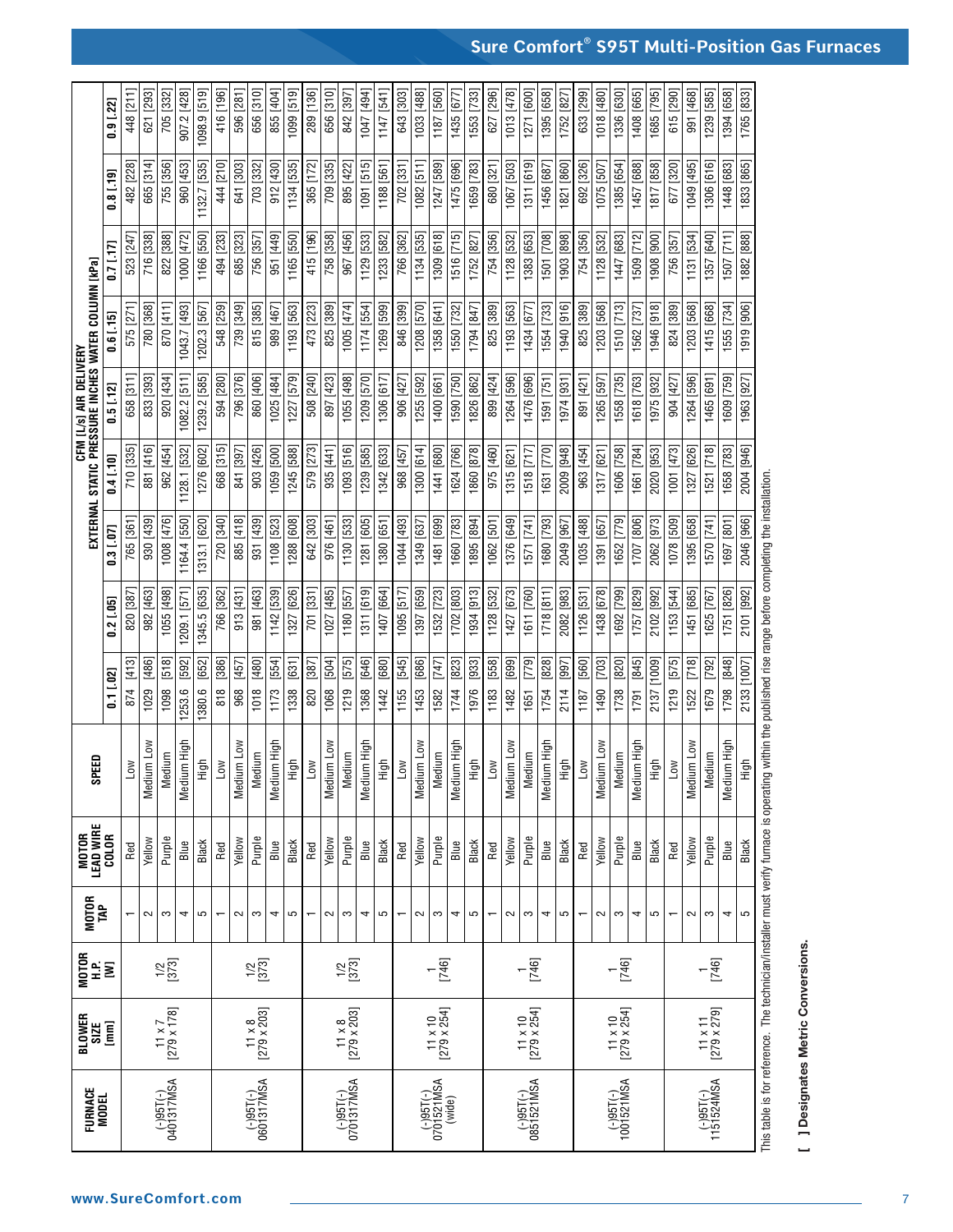## **VENT TERMINATION KITS: =**

**RXGY-E02:** Vertical/Horizontal Concentric Vent Termination Kit 2" Pipe (US Only)

**RXGY-E02A:** Vertical/Horizontal Concentric Vent Termination Kit 2" Pipe (US & Canadian)

**RXGY-E03:** Vertical/Horizontal Concentric Vent Termination Kit 3" Pipe (US Only)

**RXGY-E03A:** Vertical/Horizontal Concentric Vent Termination Kit 3" Pipe (US & Canadian)

**RXGY-G02:** Direct Vent Furnace Side Wall Vent 2" or 3" (US Only)

**RXGY-D05:** Combustion Air Drain Kit 2"

**RXGY-D06:** Combustion Air Drain Kit 3"

**NEUTRALIZER KIT:** RXGY-A01 (Replacement Cartridge 54-22120-01)

**EXTERNAL BOTTOM FILTER (UPFLOW/HORIZONTAL) RACK:** RXGF-CB

**EXTERNAL SIDE (UPFLOW) FILTER RACK:** RXGF-CD

#### **EXTERNAL (DOWNFLOW) FILTER RACK:** RXGF-CC

|              | FILTER RACK FILTER SIZES* INCHES [mm] |                      |                       |
|--------------|---------------------------------------|----------------------|-----------------------|
| MODEL        | RXGF-CB<br>(UPFLOW/<br>HORIZONTAL)    | RXGF-CD<br>(UPFLOW)  | RXGF-CC<br>(DOWNFLOW) |
| S95T(-)040   | 153/4 x 25                            | 153/4 x 25           | 14 x 20               |
|              | $[400 \times 635]$                    | $[400 \times 635]$   | $[356 \times 508]$    |
| $S95T(-)060$ | 153/4 x 25                            | 153/4 x 25           | 14 x 20               |
|              | $[400 \times 635]$                    | $[400 \times 635]$   | $[356 \times 508]$    |
| $S95T(-)070$ | 153/4 x 25                            | 153/4 x 25           | 14 x 20               |
|              | $[400 \times 635]$                    | [400 x 635]          | $[356 \times 508]$    |
| $S95T(-)070$ | 191/4 x 25                            | $15^{3/4} \times 25$ | $12 \times 20$        |
| (wide)       | [489 x 635]                           | [400 x 635]          | $[305 \times 508]$    |
| $S95T(-)085$ | 191/ <sub>4</sub> x 25                | $15^{3}/4 \times 25$ | 14 x 20               |
|              | [489 x 635]                           | $[400 \times 635]$   | $[356 \times 508]$    |
| $S95T(-)100$ | 191/4 x 25                            | $15^{3}/4 \times 25$ | $14 \times 20$        |
|              | [489 x 635]                           | [400 x 635]          | [356 x 508]           |
| $S95T(-)115$ | $22^{3/4} \times 25$                  | 153/4 x 25           | $14 \times 20$        |
|              | [578 x 635]                           | [400 x 635]          | $[356 \times 508]$    |

## **INDOOR COIL CASINGS**

| MODEL<br>NUMBER |
|-----------------|
| RXBC-D17A1      |
| RXBC-D21A1      |
| RXBC-D21B1      |
| RXBC-D24A1      |

## **FOR HIGH ALTITUDES:**

**NOTE:** For Canadian installations only, an optional derate (manifold gas pressure reduction) method may be used to adjust the furnace for altitude. See Installation Instructions for more information. This optional method may **NOT** be used for U.S. installations. See installation instructions as appropriate orifice change is required.

#### **L.P. CONVERSION KIT:** RXGJ-FP38

**CONDENSATE PUMP KIT:** PROSTOCK & 1PCB151TUL

**DOWNFLOW/HORIZONTAL CONVERSION KIT:** RXGY-CK

**DOWNFLOW/HORIZONTAL LEFT ZERO CLEARANCE CONVERSION KIT:** RXGY-ZK

**COMBUSTIBLE FLOOR BASE:** RXGC-B17 RXGC-B21 RXGC-B24

**[ ] Designates Metric Conversions**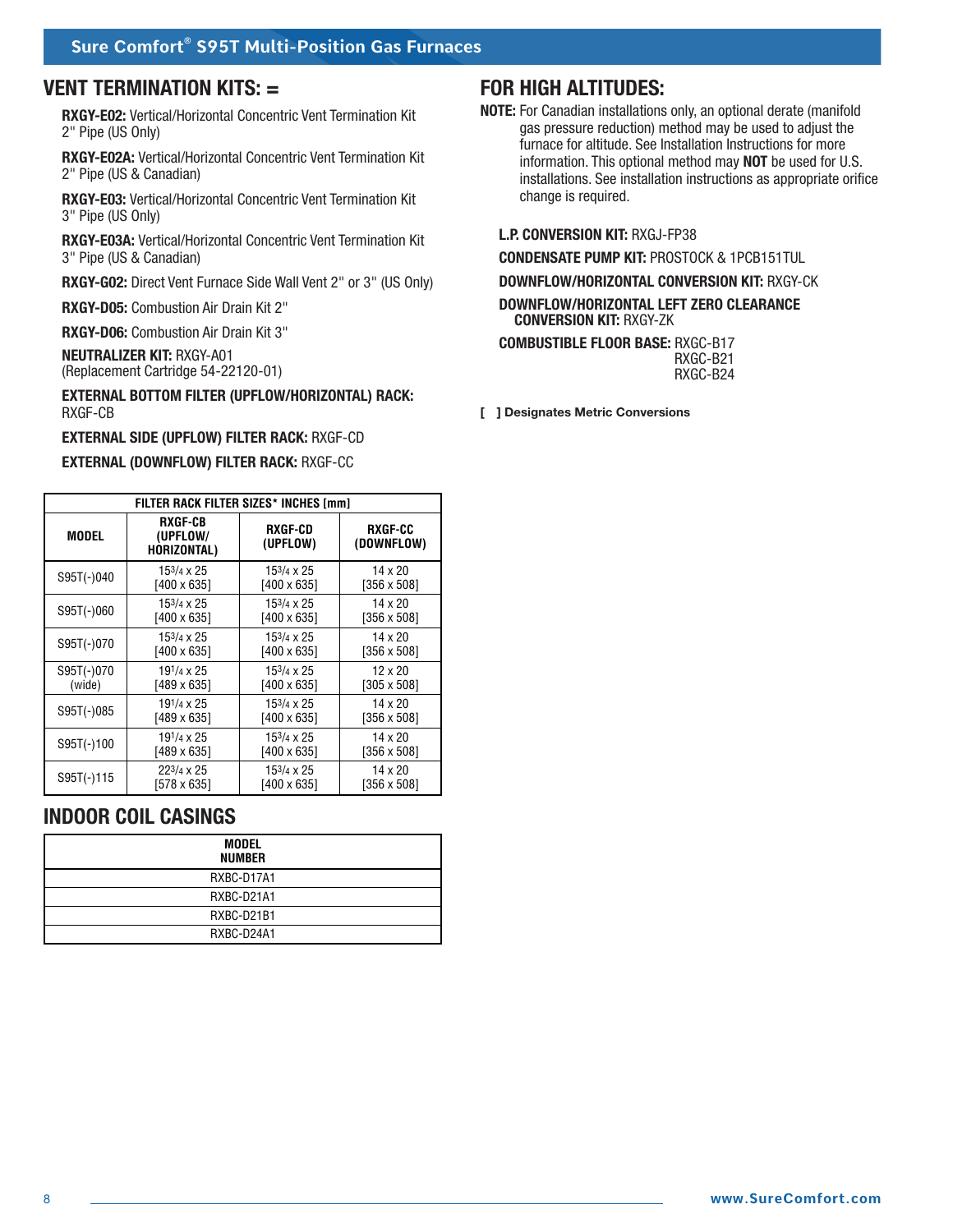# **GENERAL TERMS OF LIMITED WARRANTY\***

*Sure Comfort®* will furnish a replacement for any part of this product which fails in normal use and service within the applicable period stated, in accordance with the terms of the limited warranty.

**\*For complete details of the Limited and Conditional Warranties, including applicable terms and conditions, contact your local contractor or the Manufacturer for a copy of the product warranty certificate.**

Conditional Parts (Registration Required) ...............................Ten (10) Years Heat Exchanger .........................................Limited Lifetime